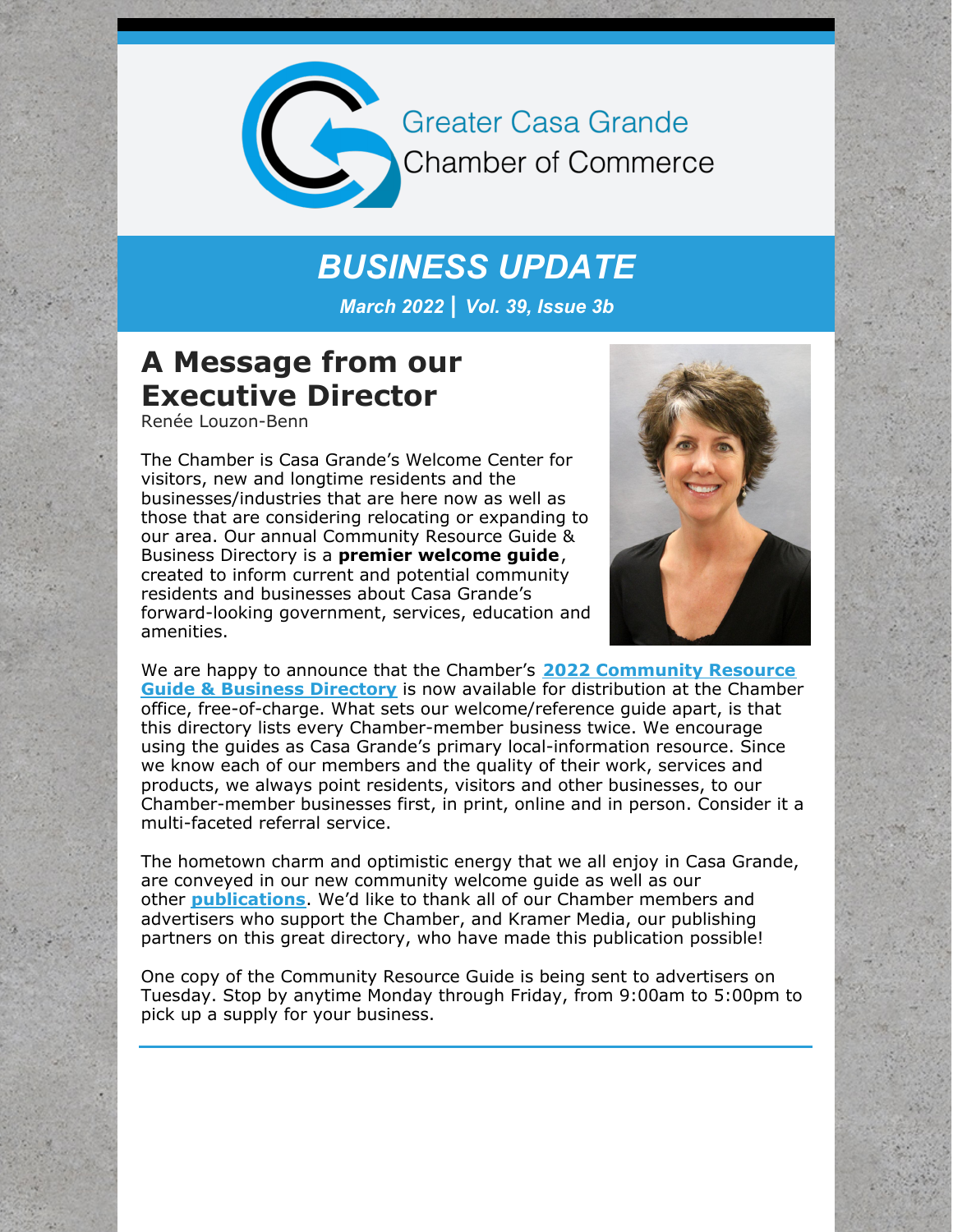

# **LIVE HERE SERVE HERE!**

Part time employment with full time benefits and training in over 50 career fields. Contact your nearest recruiter or Text GUARD to 462769.

**O** POAZNGTEAM nationalguard.com/arizona

## **Business of the Week AZ Notary & [Fingerprinting,](http://www.aznotaryandfingerprinting.com/) LLC**



[Congratulations](http://www.aznotaryandfingerprinting.com/) to Business of the Week, **AZ Notary & Fingerprinting LLC**. As a professional Notary Public, they are commissioned by the Secretary of State of Arizona. They are bonded, fully insured and background-checked. You can be completely confident that they will provide you with top quality notarization of your documents.

They provide LiveScan Fingerprinting, all general notarizations, mobile notary services in Casa Grande and the surrounding area, passport photos and wedding officiants for elopements and small weddings. In addition, they are pleased to announce a partnership with IdentoGo Identity Services and they will soon be offering TSA Precheck, Hazmat endorsement, TWIC cards, and biometric ID services.

AZ Notary & Fingerprinting LLC is located at 211 N. Florence St., Ste 2 in Casa Grande. To learn more about their services please contact Stephanie at 520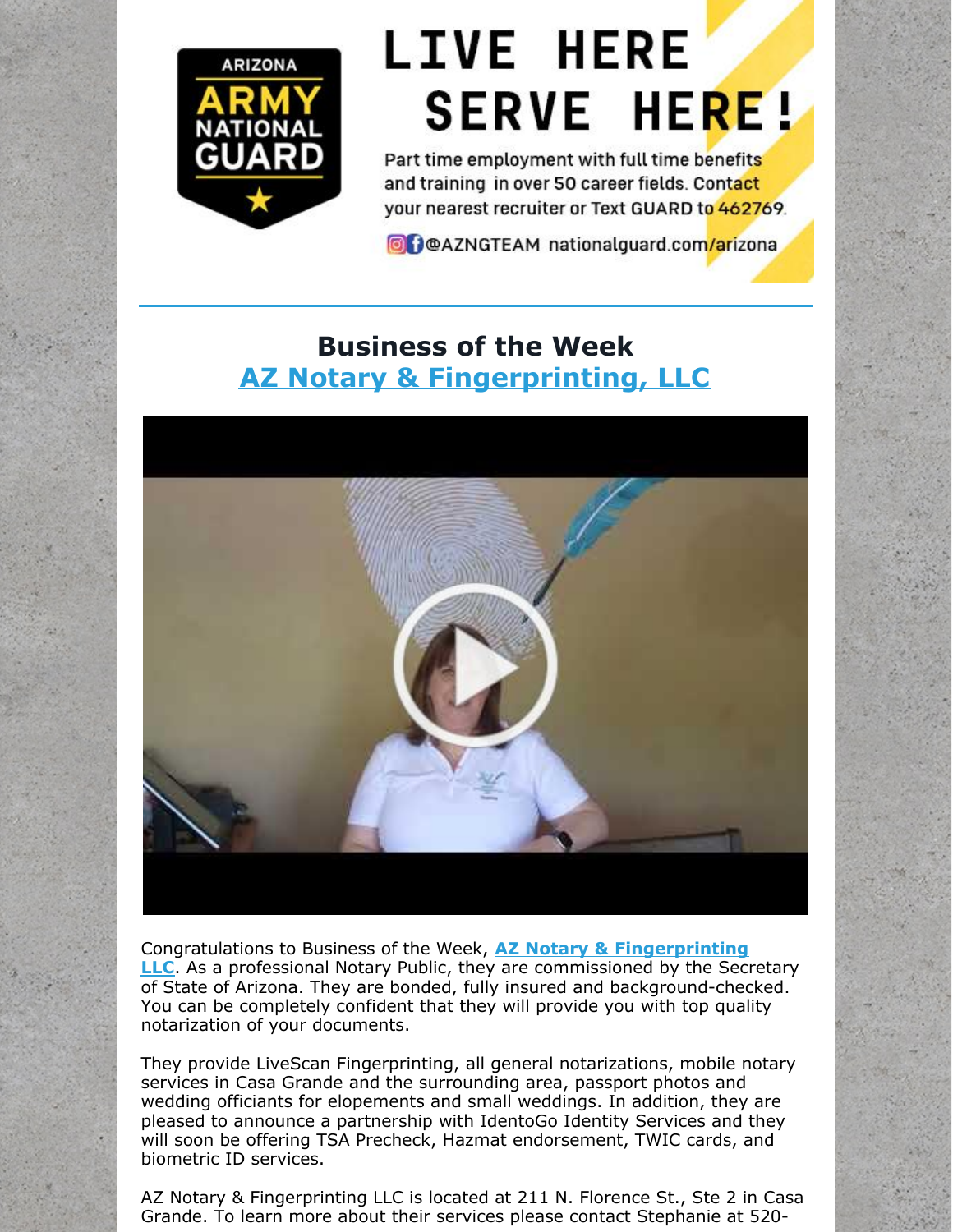509-1237 and tell them the Greater Casa Grande Chamber of Commerce referred you.

## **Upcoming Chamber Events**

**Register prior to the event on our website by clicking the event links**

#### **March [Business](https://cca.casagrandechamber.org/EvtListing.aspx?dbid2=AZCAGR&evtid=28064&class=E) After Hours**

Wednesday, March 23, 2022, 5:15pm – 7:00pm Hosted by Caliche Senior Living, 1640 N. Peart Road

 $\sim$  Make business connections! Food, drinks and fun!  $\sim$  50/50 and Door Prize Drawings (tickets are cash only)

Mark your calendars:

#### **April [Business](https://cca.casagrandechamber.org/EvtListing.aspx?dbid2=AZCAGR&evtid=31001&class=E) Before Hours**

Friday, April 8, 7:30am – 8:30am Cloud 9 MedSpa, 1269 N. Promenade Parkway, Ste. 101

## **Upcoming Chamber Groups & Meetings**

#### **Health Care [Roundtable](https://cca.casagrandechamber.org/EvtListing.aspx?dbid2=AZCAGR&evtid=33088&class=E)**

Wednesday, March 16, 2022, 5:30pm - 6:30pm The Hideout Steakhouse, 1269 E. Promenade Parkway, Ste. 121

#### **[Government](https://cca.casagrandechamber.org/EvtListing.aspx?dbid2=AZCAGR&evtid=28085&class=E) Affairs Committee**

Wednesday, April 6, 2022, 7:30am - 8:30am HYBRID Meeting at CGUHS District Office, 1362 N. Casa Grande Ave.

#### **Business [Ambassadors](https://cca.casagrandechamber.org/EvtListing.aspx?dbid2=AZCAGR&evtid=30966&class=E) Committee**

Thursday, April 14, 7:30am - 8:30am Greater Casa Grande Chamber of Commerce, 575 N. Marshall Street

#### **Young [Professionals](https://cca.casagrandechamber.org/EvtListing.aspx?dbid2=AZCAGR&evtid=31159&class=E) Network**

Thursday, April 14, 4:00pm – 5:30pm The Patio at Dells Pizza & Sports Bar, 1654 N. Pinal Avenue

#### **Upcoming Ribbon Cuttings**

**[Spanish](http://www.spanishtrailsresort.com) Trails West Resort** Saturday, March 26, Noon 312 E. O'Neil Drive, Casa Grande



### **Recent Ribbon Cuttings**

We were pleased to join the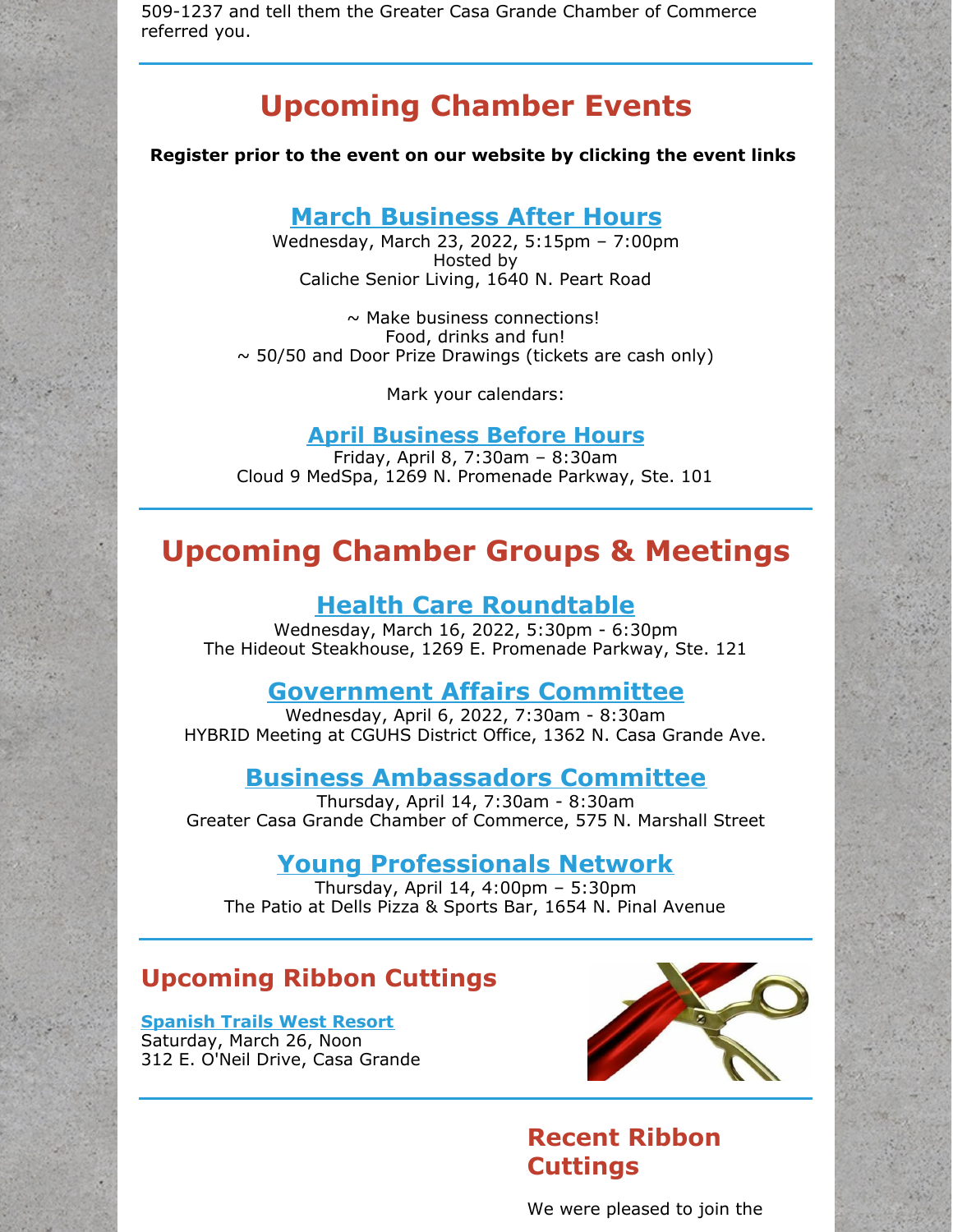

team at **Angry Crab [Shack](https://www.angrycrabshack.com/casa-grande/)** for a ribbon cutting to celebrate their grand opening. Located at 1601 E. Florence Boulevard, Angry Crab Shack has something for every seafood lover. Learn more, call 520-340-4349.

## **CHAMBER RENEWALS February 1 - 28, 2022**

**A great big THANK YOU to the following Chamber Members for renewing their memberships!**

- **[Advanced](http://www.advancedanklefoot.com/) Ankle and Foot**
- **ALLN1 Finance [Management](http://www.alln1fm.com)**
- **American Family [Insurance](http://www.janhobbsagency.com) - Jan Hobbs Agency**
- **Arizona Institute of Neurology & [Polysomnography](http://www.neurologycasagrande.com)**
- **[Arizona@Work](http://arizonaatwork.com/locations/pinal-county) Pinal County**
- **Casa Grande [Dispatch](http://www.pinalcentral.com)**
- **Casa Grande [Skateshop](http://www.skatecg.com)**
- **Casa Verde [Estates](http://www.casaverdeestates.com)**
- **[Community](http://www.communitymedicalservices.org) Medical Services**
- **Coolidge Place Senior [Apartments](http://www.nlrmanagement.com/property/coolidge-arizona-apartments/)**
- **[Franklin](http://www.franklinfoods.com) Foods West**
- **[Friends](http://www.friendscglibrary.org) of the Casa Grande Public Library**
- **Health [Markets](http://www.healthmarkets.com)**
- **Lessor's Business [Machines](http://www.lbmi.com)**
- **Mi Amigo Ricardo**
- **N & D [Designs,](http://www.n-d-designs.com) LLC**
- **New Image Building [Services,](http://www.newimagebuilding.com) LLC**
- **Pinal County [Federal](http://www.pinalcountyfcu.com) Credit Union**
- **Pristine Cleaners**
- **[Rent-A-Can](http://www.rentacanaz.com)**
- **Roofing [Specialists,](http://www.roofingspecialistinc.com) Inc.**
- **Tee Pee Sand & [Gravel](http://www.teepeesand-gravel.com)**
- **Tractor Supply [Company](http://www.tractorsupply.com) - DC #111**
- **Tri-Cor Air [Conditioning](http://www.tricor-air.com) & Heating**
- **Valley Pump & [Machine](http://www.valleypumpandmachine.com) Works, Inc.**

#### **Membership Information**:

To learn more about benefits of membership contact Ken Saltzmann at the Chamber, 520-836-2125, email **[membership@casagrandechamber.org](mailto:membership@casagrandechamber.org)**. or visit the **Member [Benefits](https://casagrandechamber.org/member-benefits/)** page on our website.

## **Business Briefs**

**Academy [Mortgag](http://www.academymortgage.com/dawnsvoboda)[e](https://files.constantcontact.com/8c5f2f7b701/b9b67404-0e9a-4529-8896-9751ad50db38.pdf?rdr=true)** is pleased to announce **Loan Officer, Letty Esquivel, has joined the Casa Grande Academy team**. Letty has an extensive background as a mortgage underwriter, and is also bilingual. Learn more, call 520-421-1171.

**[Spanish](https://www.spanishtrailsresort.com/) Trails West Resort** is hosting a **Grand [Opening](https://files.constantcontact.com/8c5f2f7b701/7f856f76-ac70-4794-ae1c-b3b13033ff2a.pdf?rdr=true)**, March 26, Noon to 4:00pm, at their new Casa Grande community, 312 E. O'Neil Drive. Please RSVP, call (520) 635-5886.

 $\_$  , and the set of the set of the set of the set of the set of the set of the set of the set of the set of the set of the set of the set of the set of the set of the set of the set of the set of the set of the set of th

 $\_$  , and the set of the set of the set of the set of the set of the set of the set of the set of the set of the set of the set of the set of the set of the set of the set of the set of the set of the set of the set of th